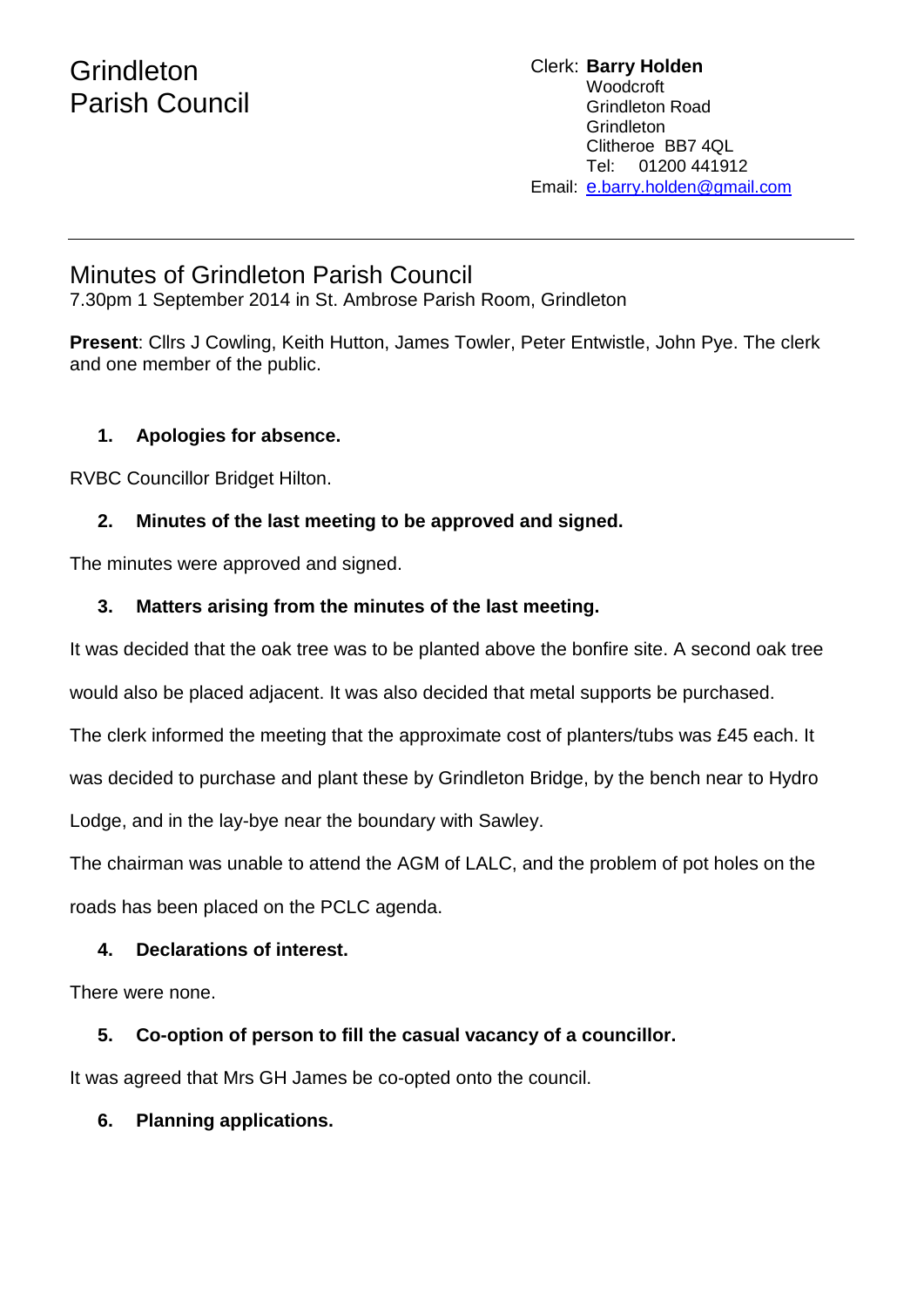# **Grindleton** Parish Council

The clerk reported that the plans for Holly Bank were accepted by the council, and that those

for Rose Cottage and the land below The Ridge had gone to appeal.

# 7. **Application for a grant to Grindleton Football Club – application and accounts received**.

It was agreed to grant the club £500 on completion of the work.

# **8. AGM of Lancashire Association of Local Councils – attendance & resolutions.**

The chairman was unable to attend and there were no resolutions.

#### **9. Previous shared use of SpID with Chatburn – continuance or otherwise.**

It was agreed to continue the shared usage.

#### **10. Audit completion – acceptance.**

The clerk reported that the audit was completed and signed off by the director.

#### **11. Financial matters : expenditure and income since the last meeting.**

It was agreed to pay St Ambrose PCC £10 and £11.61 to the clerk for expenses.

#### **12. Update from the clerk.**

It was agreed that the clerk notify the lengthsman of the need to cut the grass by the speed signs and look into the path by Scott Barn. The stile in the fence above Mrs Craddock's field would be replaced.

# **13. Reports of the Grindleton organisations – for information only.**

The chairman reported that the Old School, Lane End had been sold subject to contract and on completion another property would be purchased. Also 14 children had each received a grant to help in their further studies.

# **14. AOB – for discussion only.**